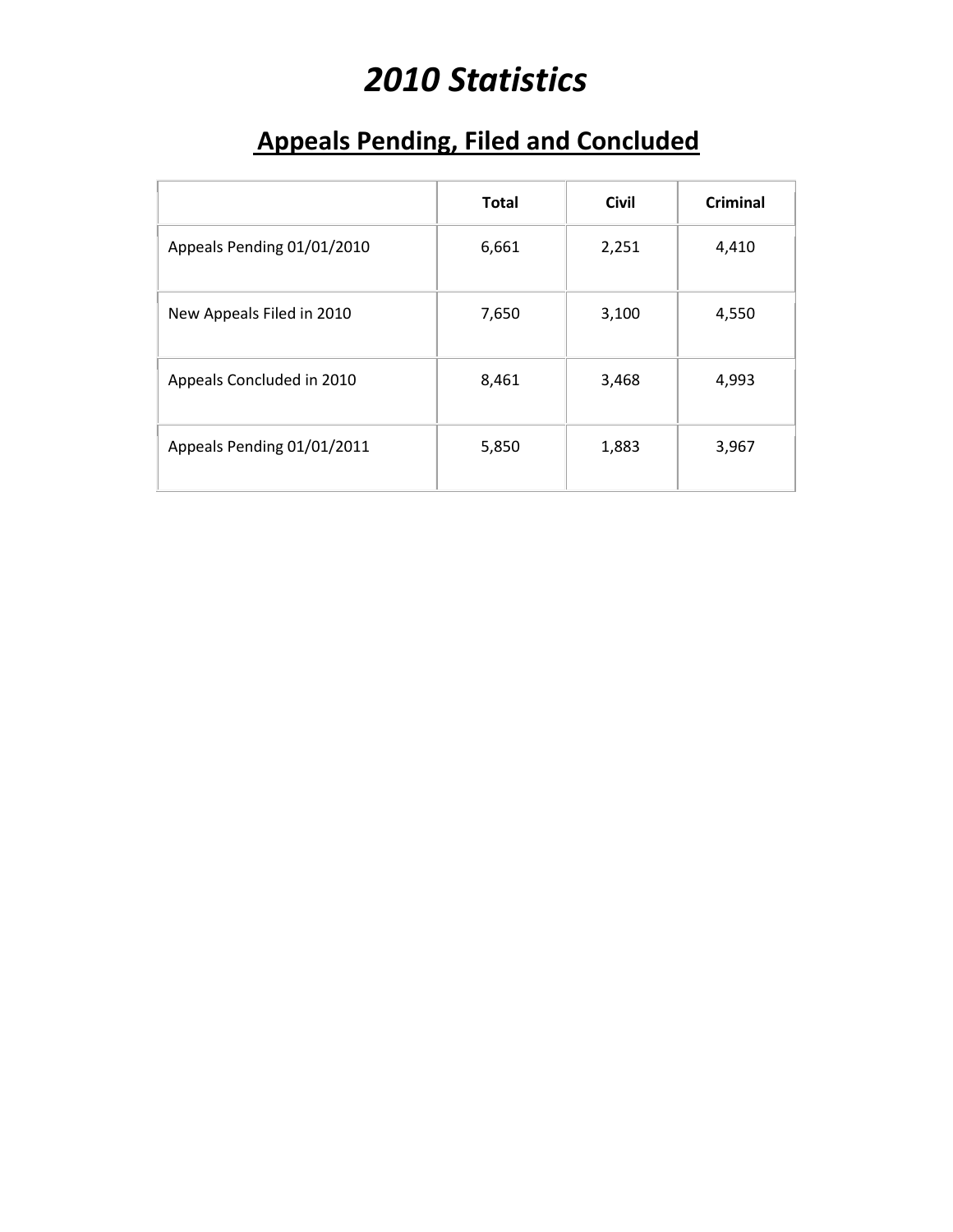# **Appeals by County of Origin**

| Adams           | 52          | Lackawanna     | 105   |
|-----------------|-------------|----------------|-------|
| Allegheny       | 764         | Lancaster      | 188   |
| Armstrong       | 31          | Lawrence       | 48    |
| Beaver          | 49          | Lebanon        | 94    |
| Bedford         | 25          | Lehigh         | 203   |
| <b>Berks</b>    | 226         | Luzerne        | 195   |
| <b>Blair</b>    | 84          | Lycoming       | 85    |
| <b>Bradford</b> | 76          | McKean         | 23    |
| <b>Bucks</b>    | 186         | Mercer         | 28    |
| <b>Butler</b>   | 87          | Mifflin        | 20    |
| Cambria         | 60          | Monroe         | 103   |
| Cameron         | $\mathbf 1$ | Montgomery     | 323   |
| Carbon          | 19          | Montour        | 9     |
| Centre          | 82          | Northampton    | 117   |
| Chester         | 191         | Northumberland | 49    |
| Clarion         | 14          | Perry          | 32    |
| Clearfield      | 59          | Philadelphia   | 1,969 |
| Clinton         | 23          | Pike           | 49    |
| Columbia        | 34          | Potter         | 14    |
| Crawford        | 34          | Schuylkill     | 80    |
| Cumberland      | 99          | Snyder         | 15    |
| Dauphin         | 261         | Somerset       | 36    |
| Delaware        | 341         | Sullivan       | 4     |
| Elk             | 7           | Susquehanna    | 19    |
| Erie            | 177         | Tioga          | 29    |
| Fayette         | 98          | Union          | 5     |
| Forest          | 6           | Venango        | 46    |
| Franklin        | 79          | Warren         | 21    |
| Fulton          | 6           | Washington     | 92    |
| Greene          | 38          | Wayne          | 20    |
| Huntingdon      | 19          | Westmoreland   | 88    |
| Indiana         | 24          | Wyoming        | 16    |
| Jefferson       | 33          | York           | 235   |
| Juniata         | 5           | <b>TOTAL</b>   | 7,650 |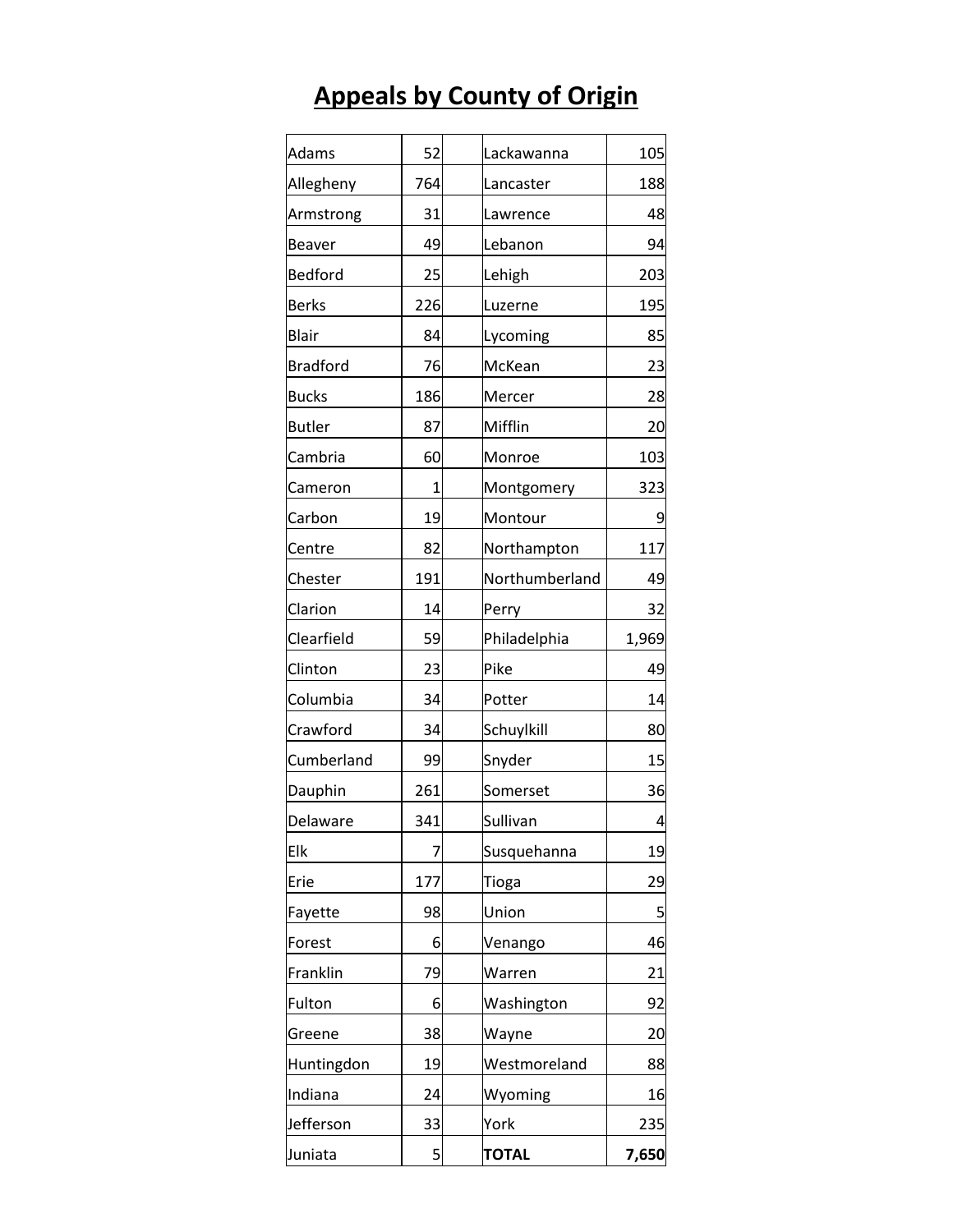## **Appeals by Type of Case**

| Adoption                                   | 26  | <b>Medical Malpractice</b>                   | 37    |
|--------------------------------------------|-----|----------------------------------------------|-------|
| <b>Aggravated Assault</b>                  | 317 | Megan's Law                                  | 47    |
| Aggravated Indecent Assault                | 36  | Mortgage Foreclosure                         | 86    |
| Arbitration                                | 32  | Motor Vehicle Accident                       | 45    |
| Arson                                      | 23  | <b>Motor Vehicle Violation</b>               | 23    |
| Asbestos                                   | 25  | Murder                                       | 111   |
| Assumpsit                                  | 104 | Murder 1                                     | 198   |
| <b>Attempted Murder</b>                    | 34  | Murder 2                                     | 43    |
| Burglary                                   | 144 | Murder 3                                     | 107   |
| Child Support                              | 92  | Open/Strike Judgment, Petition to            | 22    |
| Children's Fast Track                      | 68  | Possession of Firearms                       | 63    |
| Civil Action Law                           | 746 | Possession with Intent to Deliver            | 368   |
| Confession of Judgment                     | 55  | Premises Liability - Slip/Fall               | 32    |
| Contract                                   | 116 | <b>Protection from Abuse</b>                 | 64    |
| <b>Controlled Substance</b>                | 411 | Quiet Title                                  | 20    |
| Corruption of Minors                       | 50  | Rape                                         | 158   |
| Criminal                                   | 223 | <b>Receiving Stolen Property</b>             | 48    |
| <b>Criminal Attempt</b>                    | 73  | <b>Recklessly Endangering Another Person</b> | 30    |
| Criminal Conspiracy                        | 108 | <b>Resisting Arrest</b>                      | 20    |
| <b>Criminal Trespass</b>                   | 24  | Robbery                                      |       |
| Custody/Visitation                         | 179 | Simple Assault                               |       |
| Declaratory Judgment                       | 51  | Spousal Support                              | 42    |
| Dependency                                 | 99  | Summary Offense/Conviction                   | 27    |
| <b>Disorderly Conduct</b>                  | 42  | Termination of Parental Rights               | 201   |
| Divorce                                    | 187 | Terroristic Threats                          | 61    |
| Driving Under the Influence                | 266 | <b>Theft</b>                                 | 72    |
| Ejectment                                  | 40  | Theft by Deception                           | 25    |
| Endangering Welfare of Children            | 29  | Theft by Unlawful Taking                     | 52    |
| Equity                                     | 67  | Trespass                                     | 84    |
| Estate/Probate/Wills/Intestate             | 113 | <b>Uniform Firearms Act</b>                  | 171   |
| Forgery                                    | 39  | Vehicle Violation                            | 70    |
| <b>Habeas Corpus</b>                       | 21  | Violation of Probation/Parole                | 23    |
| Harassment                                 | 42  | Other Civil*                                 | 149   |
| Homicide                                   | 126 | Other Criminal*                              | 359   |
| Indecent Assault                           | 42  | * Includes appeals originally classified     |       |
| Involuntary Deviate Sexual Conduct         | 87  | as "other" as well as appeals originally     |       |
| Involuntary Termination of Parental Rights | 199 | classified in categories with fewer than     |       |
| Landlord/Tenant                            | 27  | 20 appeals filed in 2010.                    |       |
|                                            |     | <b>TOTAL</b>                                 | 7,650 |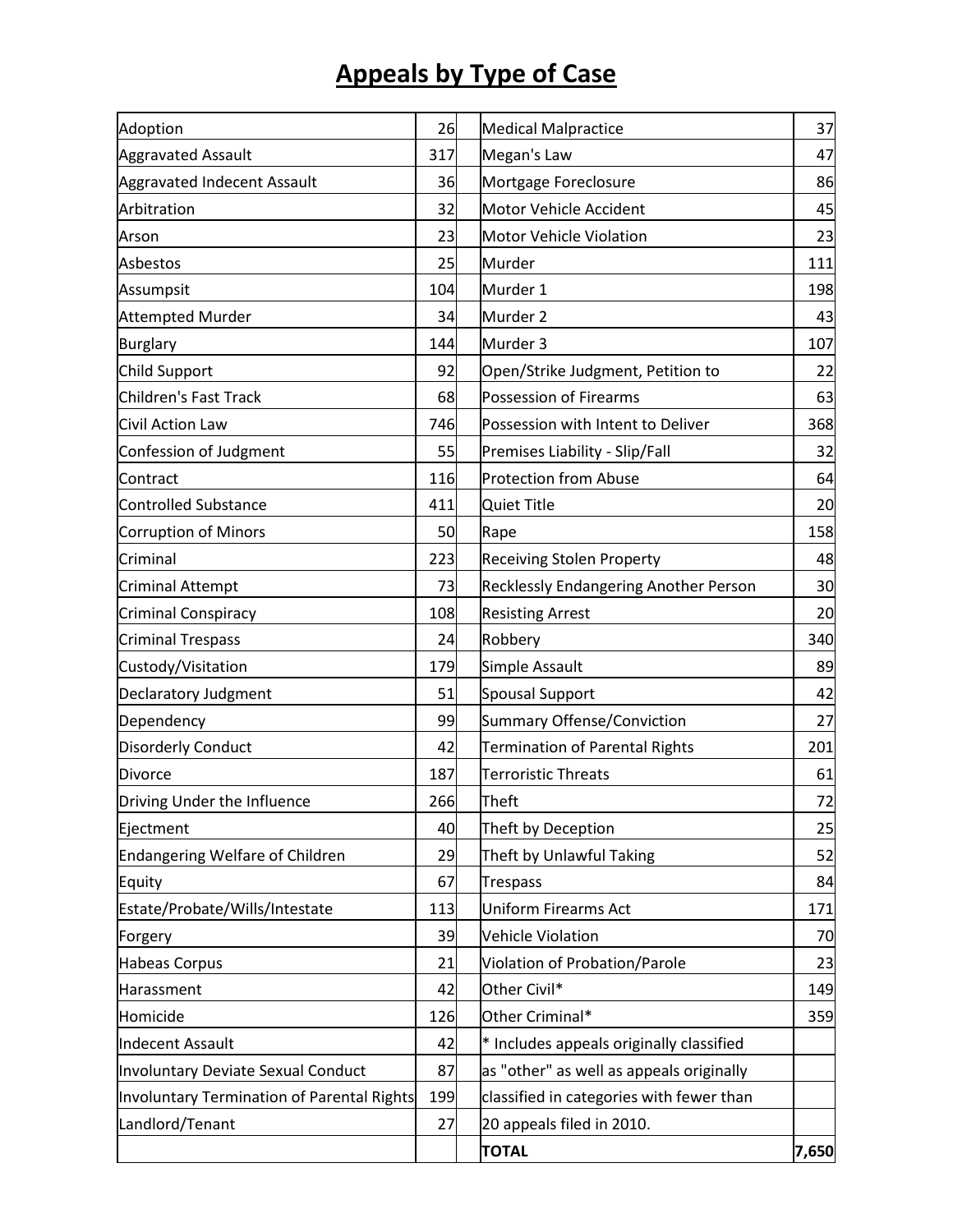### **Opinions Filed**

|                             | <b>Total</b> | <b>Civil</b> | Criminal |
|-----------------------------|--------------|--------------|----------|
| Published Opinions 2010     | 239          | 122          | 117      |
| Non-Published Opinions 2010 | 5,278        | 1,678        | 3,600    |
| <b>Total 2010</b>           | 5,517        | 1,800        | 3,717    |

### **Dispositions by Type**

|                            | <b>Total</b> | <b>Civil</b> | <b>Criminal</b> |
|----------------------------|--------------|--------------|-----------------|
| By Filed Decision          | 5,876        | 1,992        | 3,884           |
| By Order or Discontinuance | 2,585        | 1,476        | 1,109           |
| <b>Total 2010</b>          | 8,461        | 3,468        | 4,993           |

### **Superior Court Treatment of Cases from Courts of Common Pleas**

|                                       | <b>Total</b><br><b>All Cases</b> | Percent | Cases<br>Decided by<br><b>Published</b><br>Opinion | Percent     | <b>Cases Decided</b><br>by<br>Unpublished<br>Opinion | Percent |
|---------------------------------------|----------------------------------|---------|----------------------------------------------------|-------------|------------------------------------------------------|---------|
| Affirmed                              | 4,643                            | 79.0    | 136                                                | 52.3        | 4,507                                                | 80.3    |
| Reversed                              | 744                              | 12.7    | 98                                                 | 37.7        | 646                                                  | 11.5    |
| Affirmed in Part,<br>Reversed in Part | 220                              | 3.7     | 22                                                 | 8.5         | 198                                                  | 3.5     |
| Quashed, Dismissed,<br>Transferred    | 261                              | 4.4     | 4                                                  | 1.5         | 257                                                  | 4.6     |
| Other                                 | 8                                | 0.1     | 0                                                  | $\mathbf 0$ | 8                                                    | 0.1     |
| <b>Total</b>                          | 5,876                            |         | 260                                                |             | 5,616                                                |         |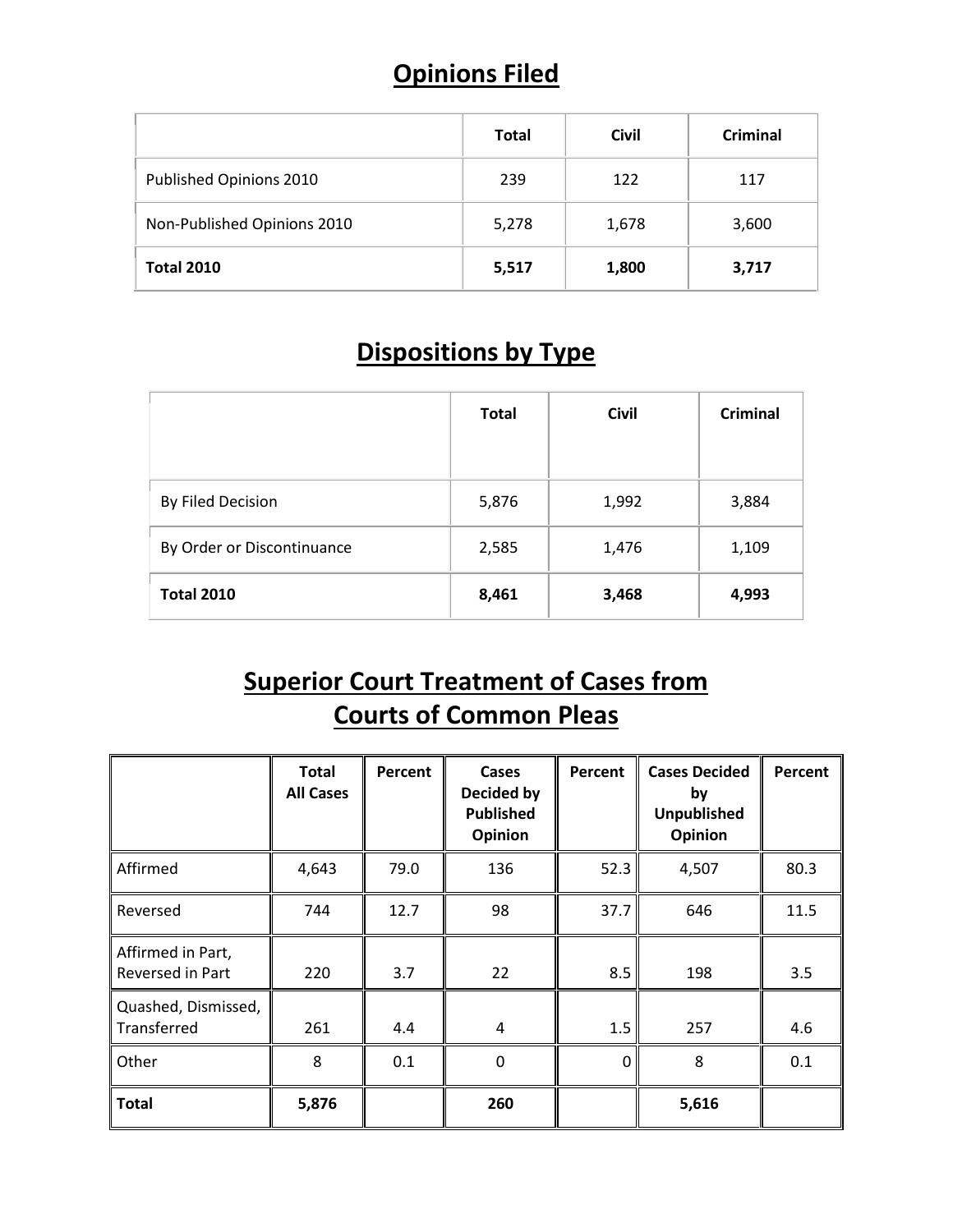### **Median Number of Days to Disposition for Appeals Concluded in 2010**

| From Superior Court docket date for all appeals                                 | 2831 |
|---------------------------------------------------------------------------------|------|
| From Superior Court docket date for appeals disposed by order or discontinuance | 70∥  |
| From Superior Court docket date for appeals disposed by filed decision          | 337  |
| From original record filing date for appeals disposed by filed decision         | 252  |
| From filing date of last brief filed                                            | 147  |

#### **Supreme Court Treatment of Superior Court Cases**

#### *Allocaturs: Petitions Filed & Concluded in 2010*

| Total Allocatur Petitions Filed In 2010 From Superior Court Decisions |       |
|-----------------------------------------------------------------------|-------|
| Number Granted                                                        | 48∥   |
| Number Denied                                                         | 1,932 |
| Number Voided                                                         | 9.    |
| Other Disposition                                                     | 89    |
| Open                                                                  | 1,187 |

#### *Disposition of Appeals from Superior Court Cases*

| <b>REVERSED</b> | 20 |
|-----------------|----|
| AFFIRMFD        | 18 |
| OTHER*          | 10 |
| <b>TOTAL</b>    | 48 |

*\* Includes Affirmed/Reversed, Dismissed, Improvidently Granted, Vacated and Withdrawn*